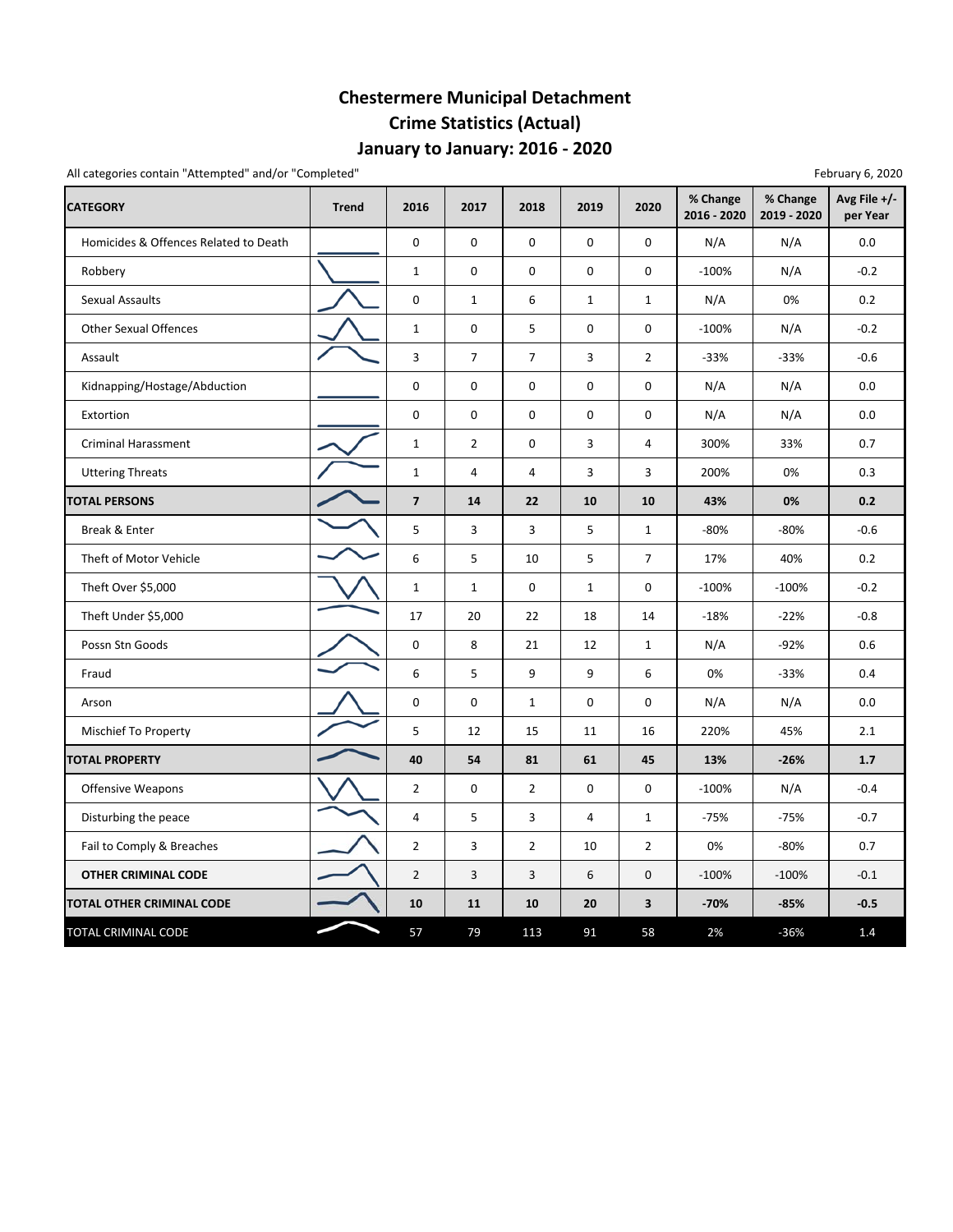## **Chestermere Municipal Detachment Crime Statistics (Actual) January to January: 2016 ‐ 2020**

All categories contain "Attempted" and/or "Completed" example the state of the state of the February 6, 2020 February 6, 2020

| <b>CATEGORY</b>                        | <b>Trend</b> | 2016                    | 2017           | 2018                    | 2019           | 2020           | % Change<br>2016 - 2020 | % Change<br>2019 - 2020 | Avg File +/-<br>per Year |
|----------------------------------------|--------------|-------------------------|----------------|-------------------------|----------------|----------------|-------------------------|-------------------------|--------------------------|
| Drug Enforcement - Production          |              | 0                       | 0              | 0                       | 0              | 0              | N/A                     | N/A                     | 0.0                      |
| Drug Enforcement - Possession          |              | 6                       | $\overline{4}$ | 3                       | 0              | 0              | $-100%$                 | N/A                     | $-1.6$                   |
| Drug Enforcement - Trafficking         |              | $\overline{2}$          | $\mathbf{1}$   | 0                       | 0              | $\mathbf{1}$   | $-50%$                  | N/A                     | $-0.3$                   |
| Drug Enforcement - Other               |              | $\pmb{0}$               | 0              | 0                       | 0              | 0              | N/A                     | N/A                     | 0.0                      |
| <b>Total Drugs</b>                     |              | 8                       | 5              | $\overline{\mathbf{3}}$ | $\bf{0}$       | $\mathbf{1}$   | $-88%$                  | N/A                     | $-1.9$                   |
| Cannabis Enforcement                   |              | 0                       | 0              | 0                       | $\mathbf{1}$   | $\mathbf{1}$   | N/A                     | 0%                      | 0.3                      |
| Federal - General                      |              | $\pmb{0}$               | $\mathbf{1}$   | $\mathbf{1}$            | $\mathbf{1}$   | 0              | N/A                     | $-100%$                 | 0.0                      |
| <b>TOTAL FEDERAL</b>                   |              | 8                       | 6              | $\overline{4}$          | $\overline{2}$ | $\mathbf{2}$   | $-75%$                  | 0%                      | $-1.6$                   |
| Liquor Act                             |              | $\overline{2}$          | $\mathbf{1}$   | 3                       | 3              | 11             | 450%                    | 267%                    | 2.0                      |
| Cannabis Act                           |              | 0                       | 0              | $\mathbf 0$             | $\mathbf{1}$   | 3              | N/A                     | 200%                    | 0.7                      |
| <b>Mental Health Act</b>               |              | 11                      | 14             | 5                       | 13             | 10             | $-9%$                   | $-23%$                  | $-0.3$                   |
| <b>Other Provincial Stats</b>          |              | 9                       | 11             | 9                       | 13             | 11             | 22%                     | $-15%$                  | 0.6                      |
| <b>Total Provincial Stats</b>          |              | 22                      | 26             | 17                      | 30             | 35             | 59%                     | 17%                     | 3.0                      |
| <b>Municipal By-laws Traffic</b>       |              | $\mathbf{1}$            | 0              | $\overline{2}$          | 8              | 6              | 500%                    | $-25%$                  | 1.8                      |
| Municipal By-laws                      |              | 24                      | 27             | 25                      | 16             | 26             | 8%                      | 63%                     | $-0.7$                   |
| <b>Total Municipal</b>                 |              | 25                      | 27             | 27                      | 24             | 32             | 28%                     | 33%                     | $1.1$                    |
| Fatals                                 |              | 0                       | 0              | 0                       | 0              | 0              | N/A                     | N/A                     | $0.0\,$                  |
| Injury MVC                             |              | 0                       | $\mathbf{1}$   | 3                       | $\mathbf{1}$   | 4              | N/A                     | 300%                    | 0.8                      |
| Property Damage MVC (Reportable)       |              | 27                      | 22             | 21                      | 25             | 16             | $-41%$                  | $-36%$                  | $-1.9$                   |
| Property Damage MVC (Non Reportable)   |              | $\mathbf 0$             | $\overline{2}$ | 3                       | $\overline{2}$ | 4              | N/A                     | 100%                    | 0.8                      |
| <b>TOTAL MVC</b>                       |              | 27                      | 25             | 27                      | 28             | 24             | $-11%$                  | $-14%$                  | $-0.3$                   |
| <b>Provincial Traffic</b>              |              | 114                     | 91             | 399                     | 606            | 545            | 378%                    | $-10%$                  | 137.7                    |
| <b>Other Traffic</b>                   |              | $\bf{0}$                | $\mathbf{1}$   | $\overline{2}$          | $\overline{2}$ | 6              | N/A                     | 200%                    | 1.3                      |
| <b>Criminal Code Traffic</b>           |              | $\overline{\mathbf{z}}$ | 5              | 12                      | 8              | 5              | $-29%$                  | $-38%$                  | $-0.1$                   |
| <b>Common Police Activities</b>        |              |                         |                |                         |                |                |                         |                         |                          |
| <b>False Alarms</b>                    |              | 30                      | 28             | 27                      | 10             | $\overline{7}$ | $-77%$                  | $-30%$                  | $-6.4$                   |
| False/Abandoned 911 Call and 911 Act   |              | $\mathbf{1}$            | $\mathbf{1}$   | $\mathbf{1}$            | 0              | $\mathbf{1}$   | 0%                      | N/A                     | $-0.1$                   |
| Suspicious Person/Vehicle/Property     |              | 22                      | 23             | 16                      | 14             | 19             | $-14%$                  | 36%                     | $-1.5$                   |
| <b>Persons Reported Missing</b>        |              | $\overline{2}$          | $\mathbf{1}$   | 3                       | 5              | $\mathbf{2}$   | 0%                      | -60%                    | 0.4                      |
| <b>Search Warrants</b>                 |              | $\mathbf{1}$            | $\bf{0}$       | $\bf{0}$                | $\mathbf{1}$   | 0              | $-100%$                 | $-100%$                 | $-0.1$                   |
| Spousal Abuse - Survey Code (Reported) |              | 14                      | 13             | 10                      | 24             | 10             | -29%                    | -58%                    | 0.3                      |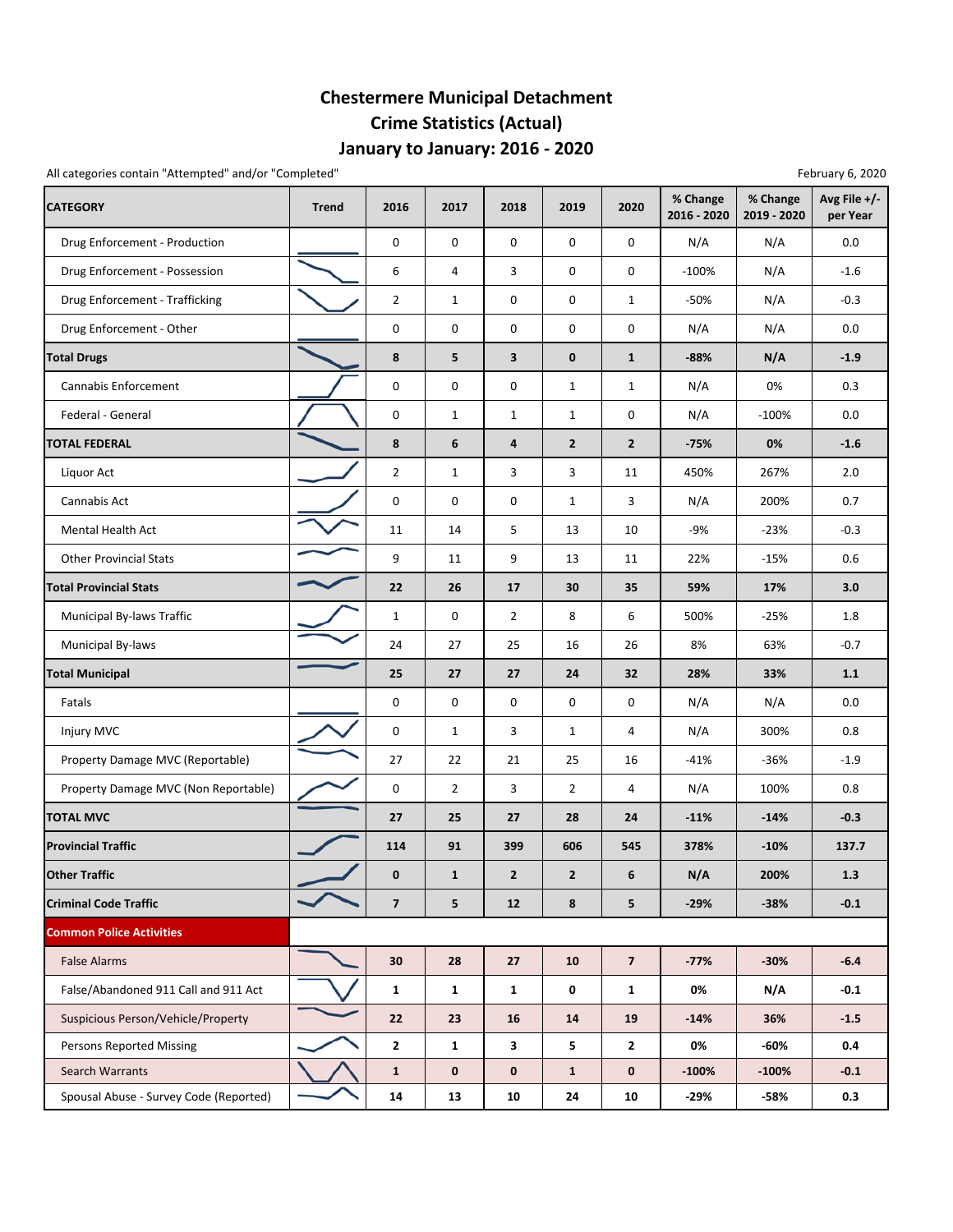### **Chestermere Municipal Detachment ‐ Break and Enters (includes unlawfully in a dwelling place) Chestermere Municipal Detachment ‐ Theft Under \$5,000**

All categories contain "Attempted" and/or "Completed" All categories contain "Attempted" and/or "Completed" All categories contain "Attempted" and/or "Completed" All categories contain "Attempted" and/or "Completed" All ca

All categories contain "Attempted" and/or "Completed" example the state of the state of the state of the February 6, 2020

**ActualsRunning Total** 5 10 17 19 24 40 48 51 58 59 64 66 **Running Total** 18 30 44 66 83 104 124 142 165 191 220 228 **Quarter Quarter Actuals** 1 **Actuals** 14 **Running Total** 1 **Running Total** 14 **Quarter Quarter 20192020% Change** ‐22% **Year over Year % Change** ‐80%

|                     | 2019   |     |     |     |     |      |     |     |     |     |     |     |                            |          |            |     |     |            | 2019 |     |            |     |     |     |     |
|---------------------|--------|-----|-----|-----|-----|------|-----|-----|-----|-----|-----|-----|----------------------------|----------|------------|-----|-----|------------|------|-----|------------|-----|-----|-----|-----|
| Month               | Jan    | Feb | Mar | Apr | May | Jun  | Jul | Aug | Sep | Oct | Nov | Dec | Month                      | Jan      | Feb        | Mar | Apr | May        | Jun  | Jul | Aug        | Sep | Oct | Nov | Dec |
| Actuals             |        |     |     |     |     | 16   |     |     |     |     |     |     | <b>Actuals</b>             | 18       | 12         | 14  | 22  | 17         | 21   | 20  | 18         | 23  | 26  | 29  |     |
| ning Total          |        | 10  | 17  | 19  | 24  | 40   | 48  | 51  | 58  | 59  | 64  | 66  | <b>Running Total</b>       | 18       | 30         | 44  | 66  | 83         | 104  | 124 | 142        | 165 | 191 | 220 | 228 |
| <b>Quarter</b>      |        | 17  |     |     | 23  |      |     | 18  |     |     | 8   |     | Quarter                    | 60<br>44 |            |     |     |            |      |     | 61         |     | 63  |     |     |
|                     |        |     |     |     |     | 2020 |     |     |     |     |     |     | 2020                       |          |            |     |     |            |      |     |            |     |     |     |     |
| Month               | Jan    | Feb | Mar | Apr | May | Jun  | Jul | Aug | Sep | Oct | Nov | Dec | Month                      | Jan      | Feb        | Mar | Apr | May        | Jun  | Jul | Aug        | Sep | Oct | Nov | Dec |
| Actuals             |        |     |     |     |     |      |     |     |     |     |     |     | <b>Actuals</b>             | 14       |            |     |     |            |      |     |            |     |     |     |     |
| ning Total          |        |     |     |     |     |      |     |     |     |     |     |     | <b>Running Total</b>       | 14       |            |     |     |            |      |     |            |     |     |     |     |
| <b>Quarter</b>      |        | TBD |     |     | TBD |      |     | TBD |     |     | TBD |     | Quarter                    |          | <b>TBD</b> |     |     | <b>TBD</b> |      |     | <b>TBD</b> |     |     | TBD |     |
| over Year<br>Change | $-80%$ |     |     |     |     |      |     |     |     |     |     |     | Year over Year<br>% Change | $-22%$   |            |     |     |            |      |     |            |     |     |     |     |

### **Chestermere Municipal Detachment ‐ Theft of Motor Vehicles (includes taking without consent) Chestermere Municipal Detachment ‐ Theft from Motor Vehicles**

All categories contain "Attempted" and/or "Completed" All categories contain "Attempted" and/or "Completed" February 6, 2020 February 6, 2020

| 2019                       |                          |     |             |                |     |      |     |     |     |     |            |     |                            |     |     |     |     |            | 2019 |     |     |     |     |     |                |
|----------------------------|--------------------------|-----|-------------|----------------|-----|------|-----|-----|-----|-----|------------|-----|----------------------------|-----|-----|-----|-----|------------|------|-----|-----|-----|-----|-----|----------------|
| Month                      | Jan                      | Feb | Mar         | Apr            | May | Jun  | Jul | Aug | Sep | Oct | Nov        | Dec | Month                      | Jan | Feb | Mar | Apr | May        | Jun  | Jul | Aug | Sep | Oct | Nov | Dec            |
| <b>Actuals</b>             | $\overline{\phantom{a}}$ |     |             | $\overline{4}$ |     | 12   | 8   |     |     | э   |            |     | <b>Actuals</b>             | 8   |     |     | 12  | b          | 8    | 11  |     | 12  | 17  | 21  | $\overline{4}$ |
| <b>Running Total</b>       |                          |     | $1^{\circ}$ | 15             | 17  | 29   | 37  | 39  | 46  | 51  | 56         | 60  | <b>Running Total</b>       | 8   | 12  | 16  | 28  | 34         | 42   | 53  | 62  | 74  | 91  | 112 | 116            |
| Quarter                    |                          | 11  |             |                | 18  |      |     | 17  |     |     | 14         |     | 16<br>Quarter              |     |     |     |     | 26         |      |     | 32  |     | 42  |     |                |
|                            |                          |     |             |                |     | 2020 |     |     |     |     |            |     | 2020                       |     |     |     |     |            |      |     |     |     |     |     |                |
| Month                      | Jan                      | Feb | Mar         | Apr            | May | Jun  | Jul | Aug | Sep | Oct | Nov        | Dec | Month                      | Jan | Feb | Mar | Apr | May        | Jun  | Jul | Aug | Sep | Oct | Nov | Dec            |
| <b>Actuals</b>             | -                        |     |             |                |     |      |     |     |     |     |            |     | <b>Actuals</b>             | 12  |     |     |     |            |      |     |     |     |     |     |                |
| <b>Running Total</b>       |                          |     |             |                |     |      |     |     |     |     |            |     | <b>Running Total</b>       | 12  |     |     |     |            |      |     |     |     |     |     |                |
| Quarter                    |                          | TBD |             |                | TBD |      |     | TBD |     |     | <b>TBD</b> |     | Quarter                    |     | TBD |     |     | <b>TBD</b> |      |     | TBD |     |     | TBD |                |
| Year over Year<br>% Change | 40%                      |     |             |                |     |      |     |     |     |     |            |     | Year over Year<br>% Change | 50% |     |     |     |            |      |     |     |     |     |     |                |

|                                         | 2019 |            |     |     |            |      |     |            |     |     |     |            |                      |     |     |     |     |            | 2019 |     |     |     |     |     |     |
|-----------------------------------------|------|------------|-----|-----|------------|------|-----|------------|-----|-----|-----|------------|----------------------|-----|-----|-----|-----|------------|------|-----|-----|-----|-----|-----|-----|
| Month                                   | Jan  | Feb        | Mar | Apr | May        | Jun  | Jul | Aug        | Sep | Oct | Nov | Dec        | Month                | Jan | Feb | Mar | Apr | May        | Jun  | Jul | Aug | Sep | Oct | Nov | Dec |
| Actuals                                 |      |            |     |     |            | 12   | 8   |            |     |     |     |            | <b>Actuals</b>       | 8   |     |     | 12  | b          | 8    | 11  | 9   | 12  | 17  | 21  |     |
| ning Total                              |      |            | 11  | 15  | $\perp$    | 29   | 37  | 39         | 46  | 51  | 56  | 60         | <b>Running Total</b> | 8   | 12  | 16  | 28  | 34         | 42   | 53  | 62  | 74  | 91  | 112 | 116 |
| <b>Quarter</b>                          |      | 11         |     |     | 18         |      |     | 17         |     |     | 14  |            | Quarter              |     | 16  |     |     | 26         |      |     | 32  |     |     | 42  |     |
|                                         |      |            |     |     |            | 2020 |     |            |     |     |     |            | 2020                 |     |     |     |     |            |      |     |     |     |     |     |     |
| Month                                   | Jan  | Feb        | Mar | Apr | May        | Jun  | Jul | Aug        | Sep | Oct | Nov | <b>Dec</b> | Month                | Jan | Feb | Mar | Apr | May        | Jun  | Jul | Aug | Sep | Oct | Nov | Dec |
|                                         |      |            |     |     |            |      |     |            |     |     |     |            |                      |     |     |     |     |            |      |     |     |     |     |     |     |
|                                         |      |            |     |     |            |      |     |            |     |     |     |            | <b>Actuals</b>       | 12  |     |     |     |            |      |     |     |     |     |     |     |
|                                         |      |            |     |     |            |      |     |            |     |     |     |            | <b>Running Total</b> | 12  |     |     |     |            |      |     |     |     |     |     |     |
| Actuals<br>ning Total<br><b>Quarter</b> |      | <b>TBD</b> |     |     | <b>TBD</b> |      |     | <b>TBD</b> |     |     | TBD |            | Quarter              |     | TBD |     |     | <b>TBD</b> |      |     | TBD |     |     | TBD |     |